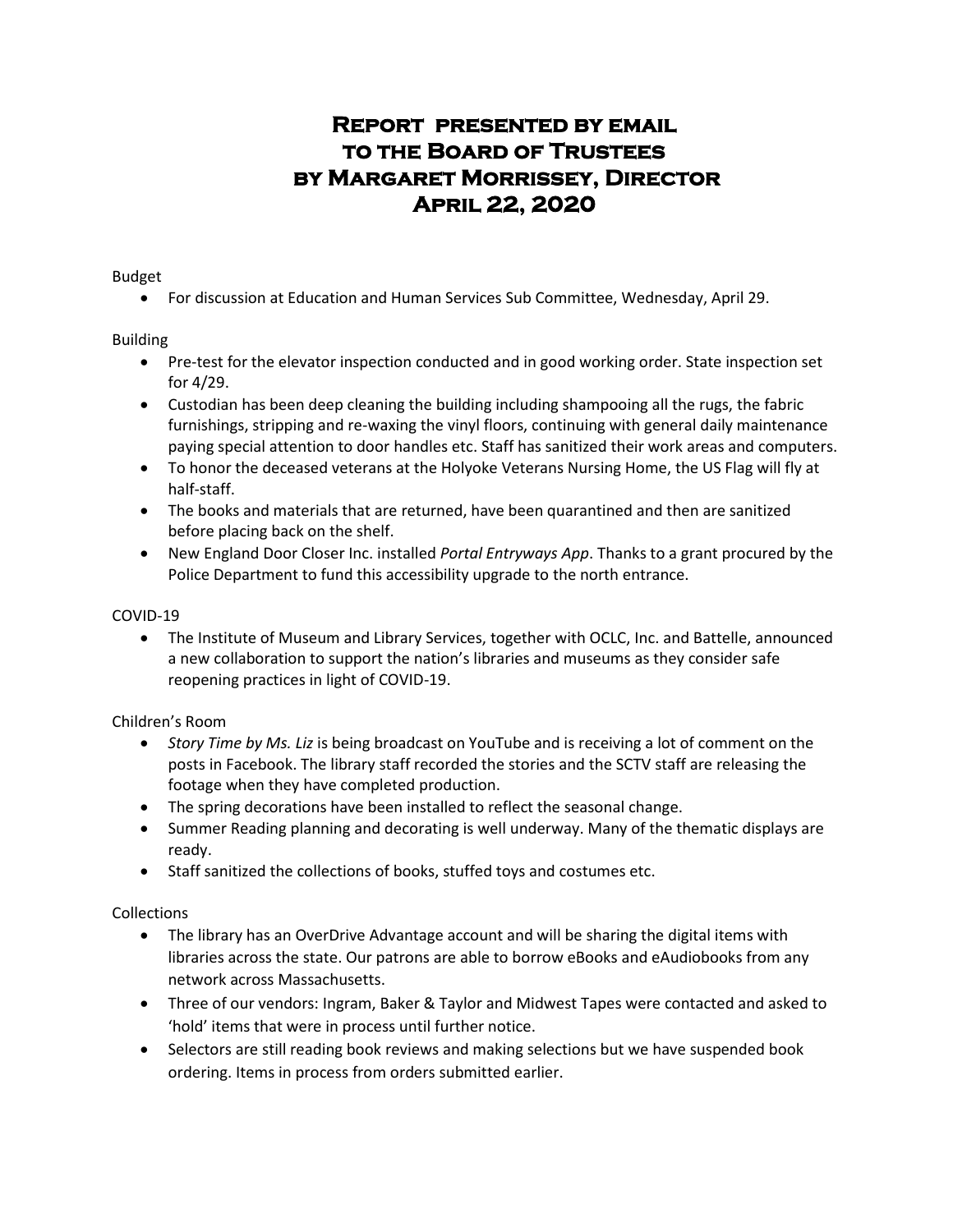### Meetings

- Virtual staff meeting with the Town Manager 4/1
- Staff met with the Town Manager 4/6
- Conference call with Baker and Taylor regarding Large Type materials 4/8
- Participated in Dept. Heads meeting 4/15
- Call from 2020 Census 4/21. Information regarding the extension of the submission dates was provided.
- Webinar on State Aid 4/22 that Adult Services Librarian and Director participated in.

## Outreach

- Updated MA Board of Library Commissioners (MBLC) COVID-19 Information form 4/15.
- Staff is posting a few times daily to Facebook to provide the community with some resources and hopefully interesting material.
	- $\circ$  Library week started on April 19<sup>th</sup> and we have been posting messages about libraries.
	- $\circ$  On Earth Day April 22, we posted a popular image from the early 1900s from the library's collection of a tree-lined Hamilton Street.
- Keeping in touch with the Tuesday *Knitting with Sonya* group via posts on Facebook *You Keep Me in Stitches*. Posting some of the projects that have been completed.
- Lots of positive reaction to Cllr. Marketti's posting of clips from the "Memories of Southbridge" (2003) DVD.
- Recorded a PSA on the 2020 Census. 44.7% response rate in Southbridge (4/18/2020)
- Thanks to the staff at the SCTV station for working cooperatively with the JEL staff to produce many programs that we can share with our patrons and remain in contact.
- A flyer for parents and caregivers for talking to children about COVID-19 has been shared with the HMH Wellness staff and the Community Health Network Area 5 (CHNA5).
- Thanks to the staff at the SCTV station for working cooperatively with the JEL staff to produce many programs that we can share with our patrons and remain in contact.

## Programs

- The April exhibit *Fine Lettered Poetry: Calligraphy by Stephanie Cyr* was installed .
- A joint production of the calligraphy exhibit has been filmed for SCTV and it is now available for viewing through the library's YouTube channel and on cable TV. This was a major project and we appreciate the finished documentary.
- The April exhibit has been installed with a presentation by Adult Services Librarian: Stephanie Cyr. It is a calligraphy show
- The Adult Services Librarian has filmed a reading of William Wordsworth's poem "Lines Written" in Early Spring," and will combine this reading with April's craft, where patrons are encouraged to write their own lines about spring and share with the library community via social media. The Librarian has written an original haiku, and will create a collage to frame this piece, and the whole project will be filmed and shared via the JEL Facebook page.
- Due to the pandemic, all other programs have been suspended, since March 13.

**Staff** 

 Staff has been doing some professional development using the *MIIA Local Gov* U training offered by the town's insurance company and the efforts are recorded.